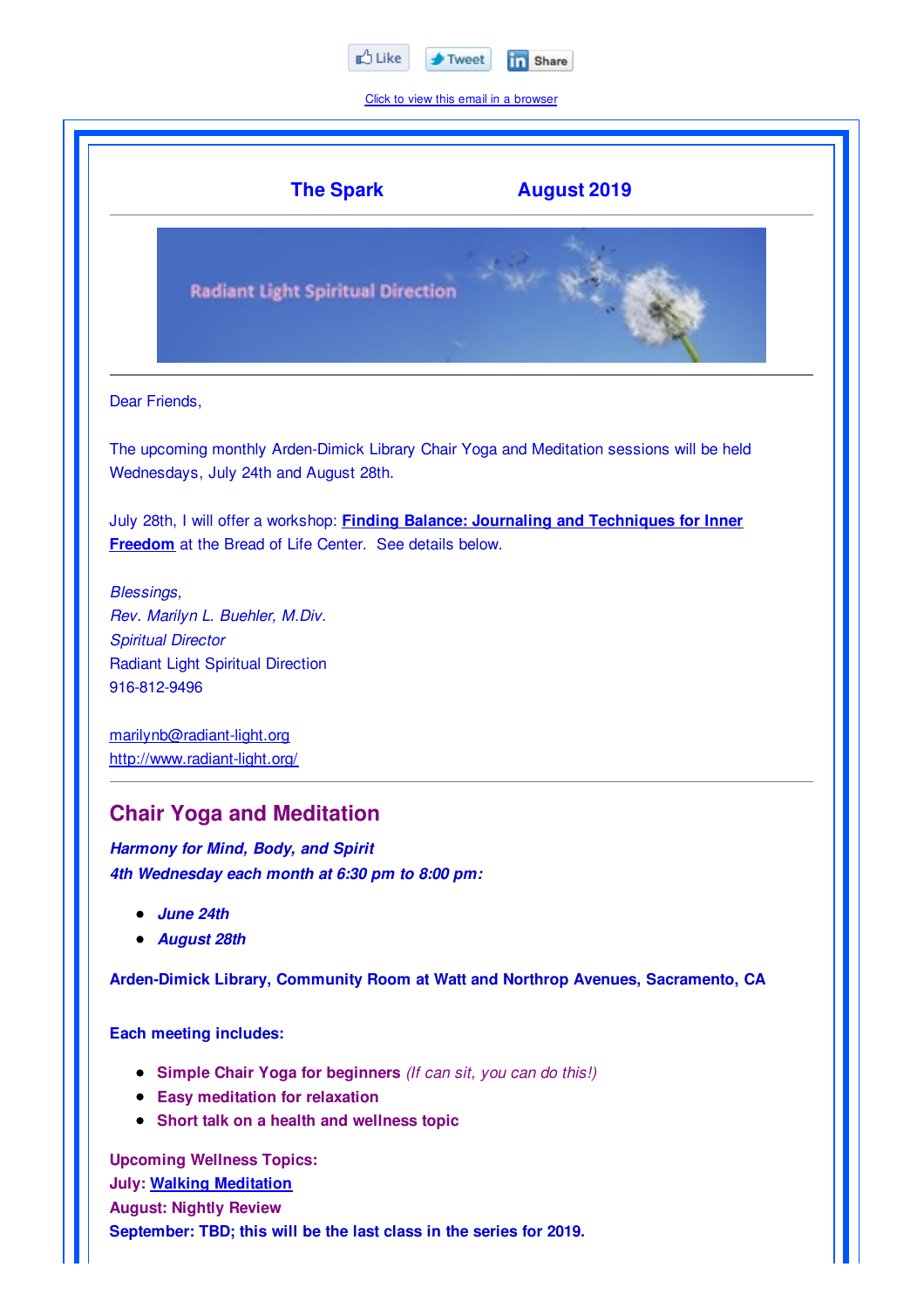**Starting January 2020, the Chair Yoga series will continue on the fourth Monday each month from 6:30 to 7:30 pm.**

## **Finding Balance: Journaling and Techniques for Inner Freedom**

**July 28, 2019 2:00 pm - 5:00 pm**

**Bread of Life Center, 1260 Fulton Ave. Suite A, Sacramento, CA** *\$35 - Please register with the Bread of Life at (916) 648-1803 or on-line.*

The afternoon workshop provides techniques to identify charged, and sometimes hidden, emotions or beliefs. Learn to gently free yourself, and find balance through simple, powerful, and fast exercises for creating balance and harmony.

The group will experience practical and liberating techniques to uncover and release the unconscious emotions and beliefs that may draw challenging situations to you. As these states of mind come to light and are released, you naturally find peace and balance.

Learn to find the ascended state and develop your neutral witness amidst polarities. In a world torn apart by polarization, the course offers hope for a way of unity amidst diversity.

This is a dynamic and interactive workshop that is fun and offers tools you can use for a lifetime! Please bring a notebook and pen.

This class is based on *The Marriage of Spirit: Enlightened Living in Today's World* by Leslie Temple-Thurston. For several years, Marilyn studied with Leslie and was authorized to teach this course.

## **Earth Wellness Corner**

Reduce using single-use plastic. Plastic pollution is a global health crisis, as accumulated plastic adversely affects wildlife, habitat and humans.

- 1. Refuse bottled water. Get a water filter and fill your reusable drink bottles at home.
- 2. Bring your own coffee cup or thermos to the coffee shop; avoid the plastic lids and stirrers.
- 3. Say no to plastic straws.
- 4. Get your own cloth shopping and produce bags.
- 5. Avoid cling wrap and plastic sandwich bags, choose reusable containers.
- 6. Be creative with plastic containers; use them to organize and store items.
- 7. Reduce packaging. Buy large sizes of products. Shop in bulk. take your own jars and containers to fill with rice and grains.
- 8. Grow some of your own veggies and herbs to reduce the packaging you need to use.
- 9. If you see stray plastics, thrown them into a recycle bin; help keep stray plastics out of the ocean.
- 10. Switch from disposable diapers to cloth diapers.
- 11. Avoid plastic razors.

## **Spiritual Direction at the Bread of Life Center**

I am a member of the Spiritual Director team at the Bread of Life Center on Fulton near Hurley. I offer Spiritual Direction sessions on weekdays at the Bread of Life Center. If you live out of the Sacramento area, I offer spiritual direction by Skype.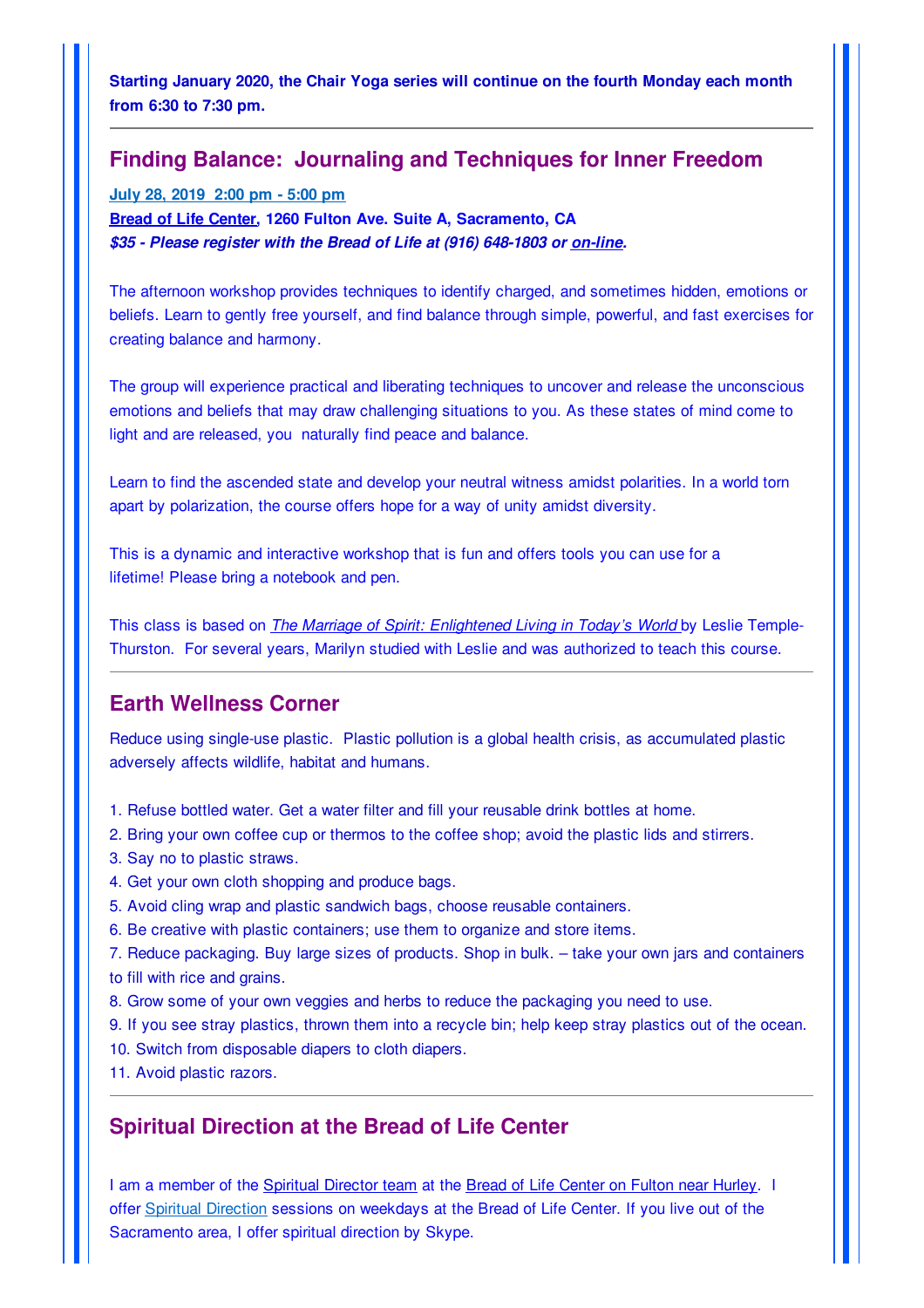To allow you to inquire and learn more how spiritual direction may be of value for you, the first session is always free of charge. For the summer, if you would like to meet by Skype, I will offer a discounted price for three sessions--meeting once a month for 50 minutes. Contact me, if you are interested.



## **Ponder This**

Love, forgiveness, tolerance are qualities that come from within. They are the result of an expansion of the soul. There is but one standard in life, to love and serve and not pay heed to the world. The great thing in any kind of work is to keep ourselves quiet and serene, never fretful or morose. We cannot render true service until we have made our body and our mind fitting channels. When are we happiest? When we have a sense of spiritual relationship with mankind, then the veil of selfishness is lifted from our inner vision and we realize the oneness of our soul with the Great Soul and all humanity.

*Books of Daily Thoughts and Prayers* by Swami Paramananda



As spiritual workers, you have also to remember that the spiritual wisdom which you desire to convey to others is already latently present in them, and that you have only to be instrumental in unveiling that spiritual wisdom. Spiritual progress is not a process of accumulating from without; it is a process of unfoldment from within.

Meher Baba

If you no longer wish to receive these emails, please reply to this message with "Unsubscribe" in the subject line or simply click on the following link: Unsubscribe

**Click here to forward this email to a friend**

Radiant Light Spiritual Direction Marilyn Buehler, M.Div. 2443 Fair Oaks Blvd. #212